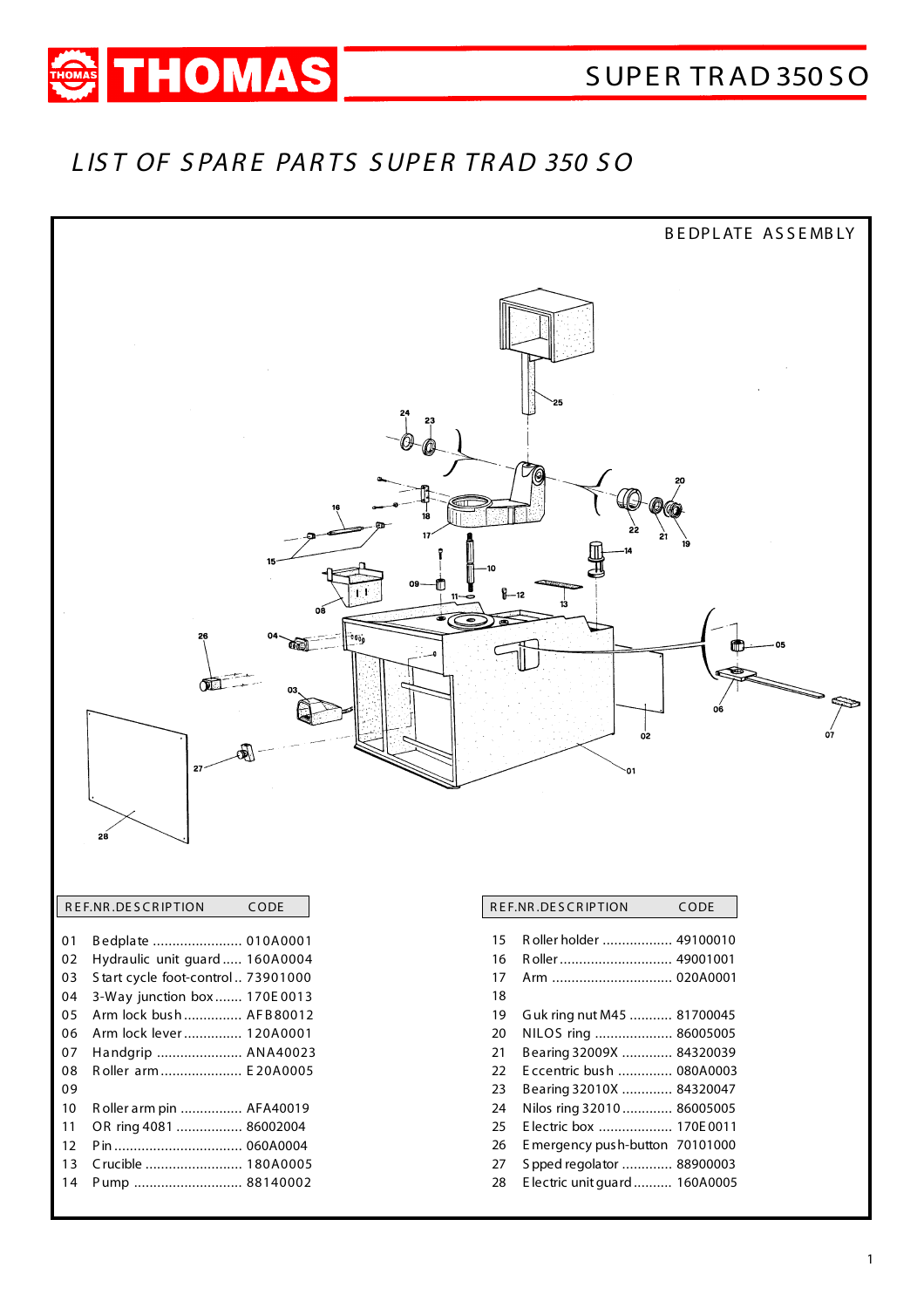# **SUPER TRAD 350 SO**

**SAW-FRAME ASSEMBLY**



248 ន្ល  $\mathbb{Z}_{\mathbb{Z}_{2}}$ 263  $\frac{5}{2}$  $34.$ ă  $\frac{33}{2}$ 232  $\frac{9}{2}$ 256 ភ្ន<br>230 255 35<br>25 ភ្ន **EDGA**  $\frac{1}{2}$ ŗ3 है Ō ខ្លឹ  $\ddot{a}$ ក្ដ Ź 208  $212-$ Ë  $\frac{2}{5}$ g  $204 -$ <br> $205 -$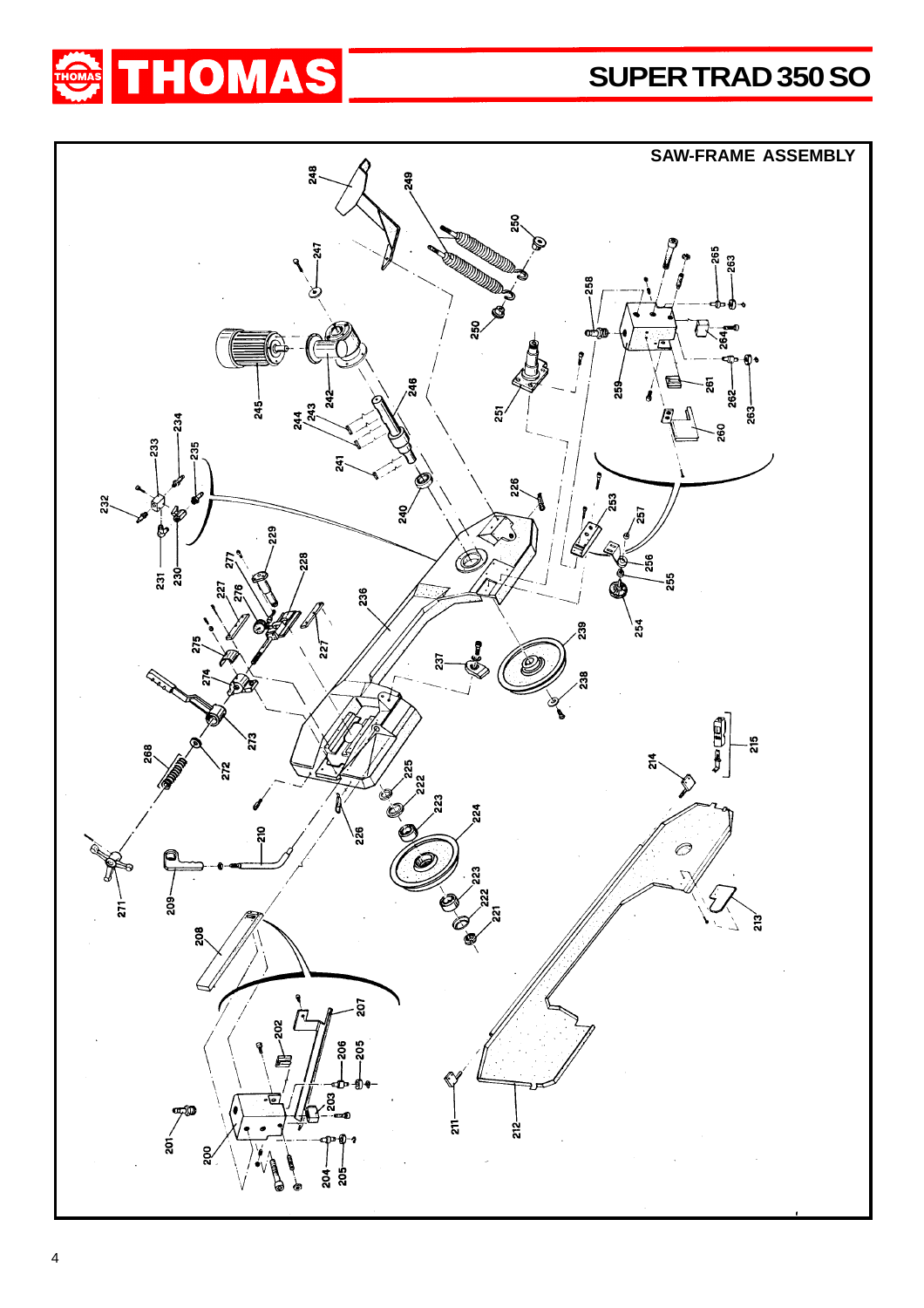



|     | REF.NR.DESCRIPTION | CODE                        |
|-----|--------------------|-----------------------------|
| 100 |                    | Washer  8210000             |
| 101 |                    | Screw TCCE M8  81110080     |
| 102 |                    | Vice handwhee  44116418     |
| 103 |                    | Vice cylinder 78100051      |
| 104 |                    | Vice screw  060G0003        |
| 105 |                    |                             |
| 108 |                    | Vice lock pin  060B0005     |
| 109 |                    |                             |
| 110 |                    | Countervice  050B0002       |
| 111 |                    | Square  110A0002            |
| 112 |                    |                             |
| 113 |                    | Bar stop rod  AFB80024      |
| 114 |                    | S cale  AHB80026            |
| 115 |                    | Bar stop body AG660047      |
| 116 |                    | Bar stop push-rod  AFC40109 |
| 117 |                    | Vice gib  140B0001          |
|     |                    |                             |

| REF.NR.DESCRIPTION<br>CODE |                                     |  |
|----------------------------|-------------------------------------|--|
|                            |                                     |  |
|                            | 118  Vice  050B 0001                |  |
|                            | 119 Vice jaw  130B0001              |  |
|                            | 120 Vice holder  050B0003           |  |
|                            | 121 Interchangeable plate  050B0004 |  |
|                            | 122 Block pin  060B0004             |  |
|                            | 123 Handle  46112000                |  |
|                            | 124 Spring  190B0001                |  |
|                            | 125 Block  060B0002                 |  |
|                            | 126 Countervice left jaw 130B0003   |  |
|                            | 127 Countervice right jaw  130B0002 |  |
| 128                        |                                     |  |
|                            | 129 Bush  AFB80012                  |  |
|                            | 130 Micros witch  72212000          |  |
|                            | 131 Micros witch square  110B0002   |  |
|                            | 132 Vice locking lever  AG160022    |  |
|                            |                                     |  |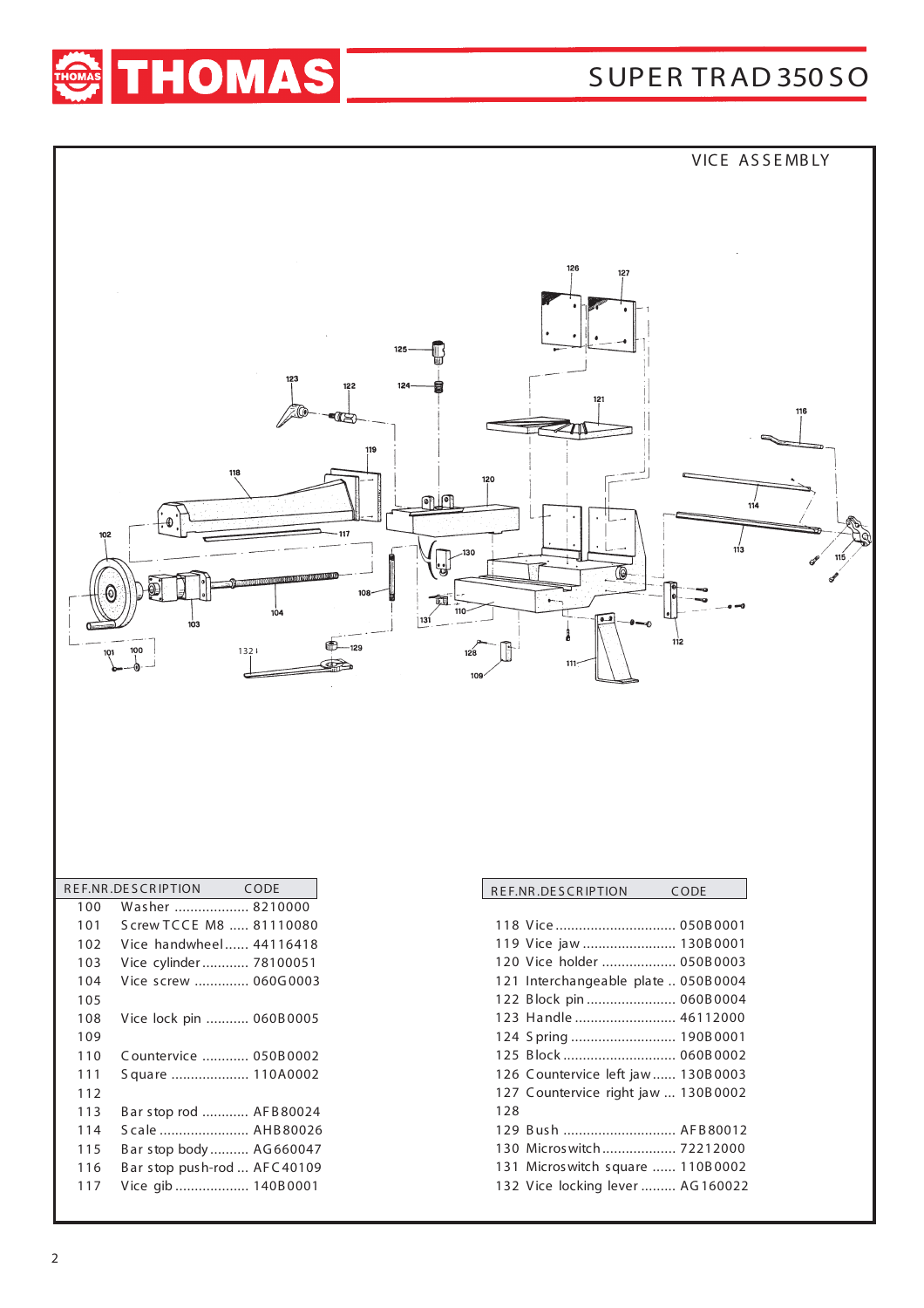### SUPER TRAD 350 SO